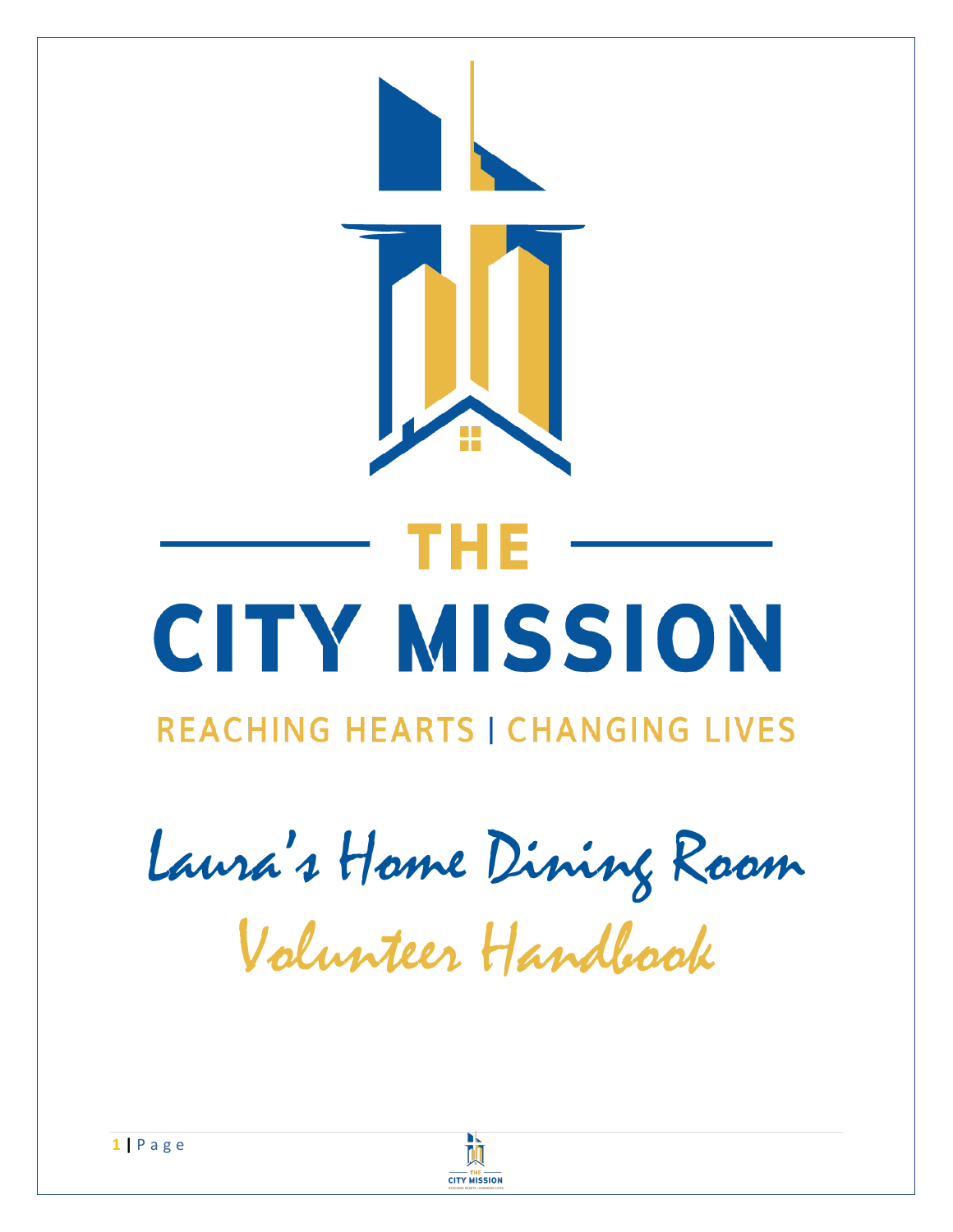# TOIHelp

To be safe and secure. Every client comes to us in need of the essentials – food, shelter and clothing.

## OHeart

To heal and renew hope. Once a clients' basic needs are met, they can turn to focus on restoration of their hearts and minds.

# **AHome**

To move toward self-sufficiency. Our goal for every client is steady employment and housing obtained through use of the new skills and determination obtained at the Mission.

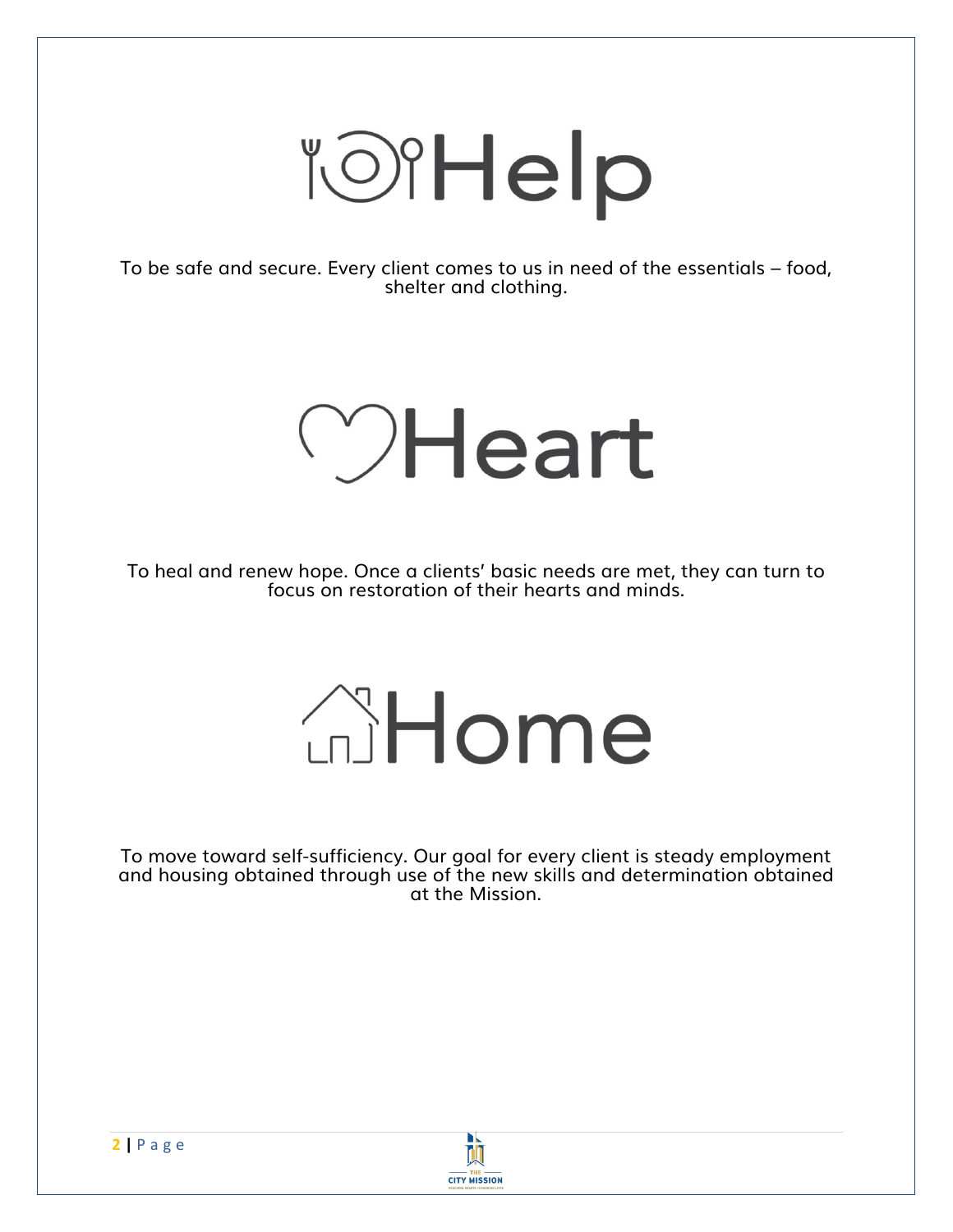## **Welcome!**

We are thankful for the faithful dedication of our volunteers! We hope that this guide will be of use to you as you plan, prepare and serve the men, women and children at The City Mission/Laura's Home.

## **Table of Contents**

| <b>Before You Get Started</b>     | Page 4   |
|-----------------------------------|----------|
| <b>What to Cook</b>               | Page 5   |
| Dinner Ideas                      | Page 5/6 |
| <b>Preparing Yourself to Cook</b> | Page 6   |
| <b>Food Preparation</b>           | Page 6   |
| <b>Cleaning Up</b>                | Page 7   |
| Kitchen Guidelines 101            | Page 7   |
| <b>Equipment Usage</b>            | Page 8   |

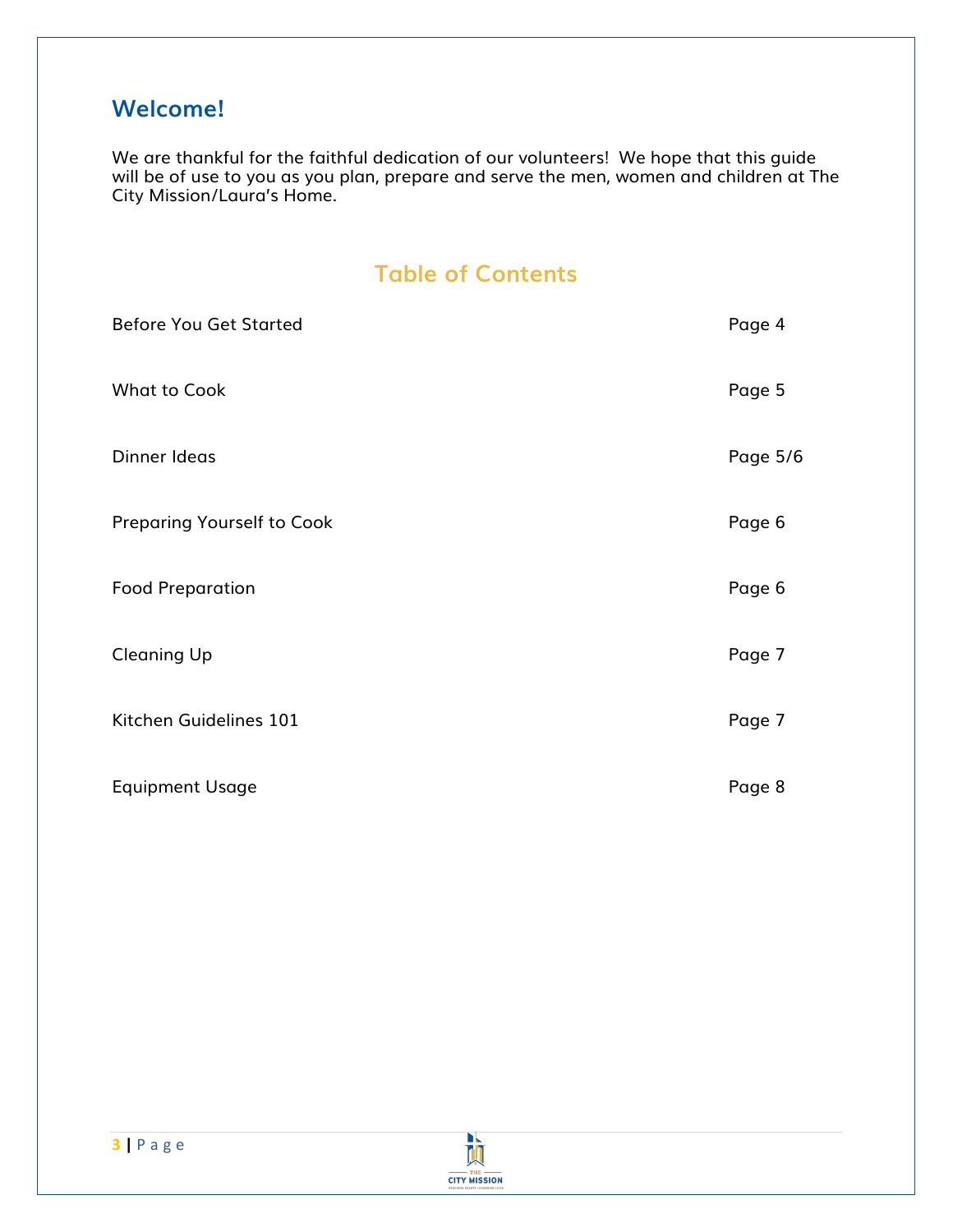## **BEFORE YOU GET STARTED:**

Meal service at The City Mission/Laura's Home requires coordination between kitchen staff, program clients and volunteers. Our organization could not exist without the support of volunteers and we are always in need of volunteer groups who can make the generous commitment to sponsor meal service at The City Mission/Laura's Home.

Please note that children under the age of 16 are prohibited from doing any food production or using any heavy commercial equipment in the main kitchens. They are welcome to participate in any dining room set up, serving and clean up under the supervision of a group leader or responsible adult. **Children must be under adult supervision at all times.**

Every dinner meal requires a group of 4-6 volunteers to prepare and serve food to our guests. Each group who cooks the meal at our main campus or at Laura's Home (or brings in prepared food in a thermal container) will also serve that meal in the same facility – this way, we can be sure that storage temperatures and sanitation regulations are being followed.

#### **Serving Time:**

Breakfast is served Monday through Friday at 7:30am, Saturday and Sunday at 8:00am. Lunch is served Monday through Friday at 11:30am, Saturday and Sunday at 12:00pm. Dinner is served daily at 5:00 pm.

**If you are cooking, please plan to arrive 2 hours prior to serving time to allow yourself enough time to prepare your meal.** 

#### **Dinner Service:**

You can easily reach the Laura's Home Kitchen by calling us at (216) 472-5500 ext. 316 or by email at (Carla Maneage) [cmaneage@thecitymission.org](mailto:cmaneage@thecitymission.org) . We are prepared to help you with suggestions on menu planning and we will be available to give you an estimate of the quantities of items to purchase for your sponsorship of dinner for our clients.

### **Organizing Your Group:**

Cooking for a large group can be overwhelming if you are not prepared. It takes organization, preparation and communication to help your service at The City Mission/Laura's Home run smoothly and enable you to be a blessing to our men, women and children. Here are three helpful steps to put into play when training your volunteer group:

**Step 1:** Pick a Group Leader who will coordinate your serving dates with the Volunteer Services Supervisor at The City Mission/Laura's Home. Your Group Leader should coordinate the menu items, ensuring that meals are well balanced, and schedule your volunteers into groups of cooking, serving and clean up during your volunteer time.

**Step 2:** Allow plenty of time to prepare the meal. Decide whether to prepare items at your facility or to use the Laura's Home Kitchen completely. If this is your first time preparing a meal at The City Mission/Laura's Home, consider adding an additional 30 minutes to the suggested preparation time so you don't feel rushed. You might even want to prepare part of your meal the night before.

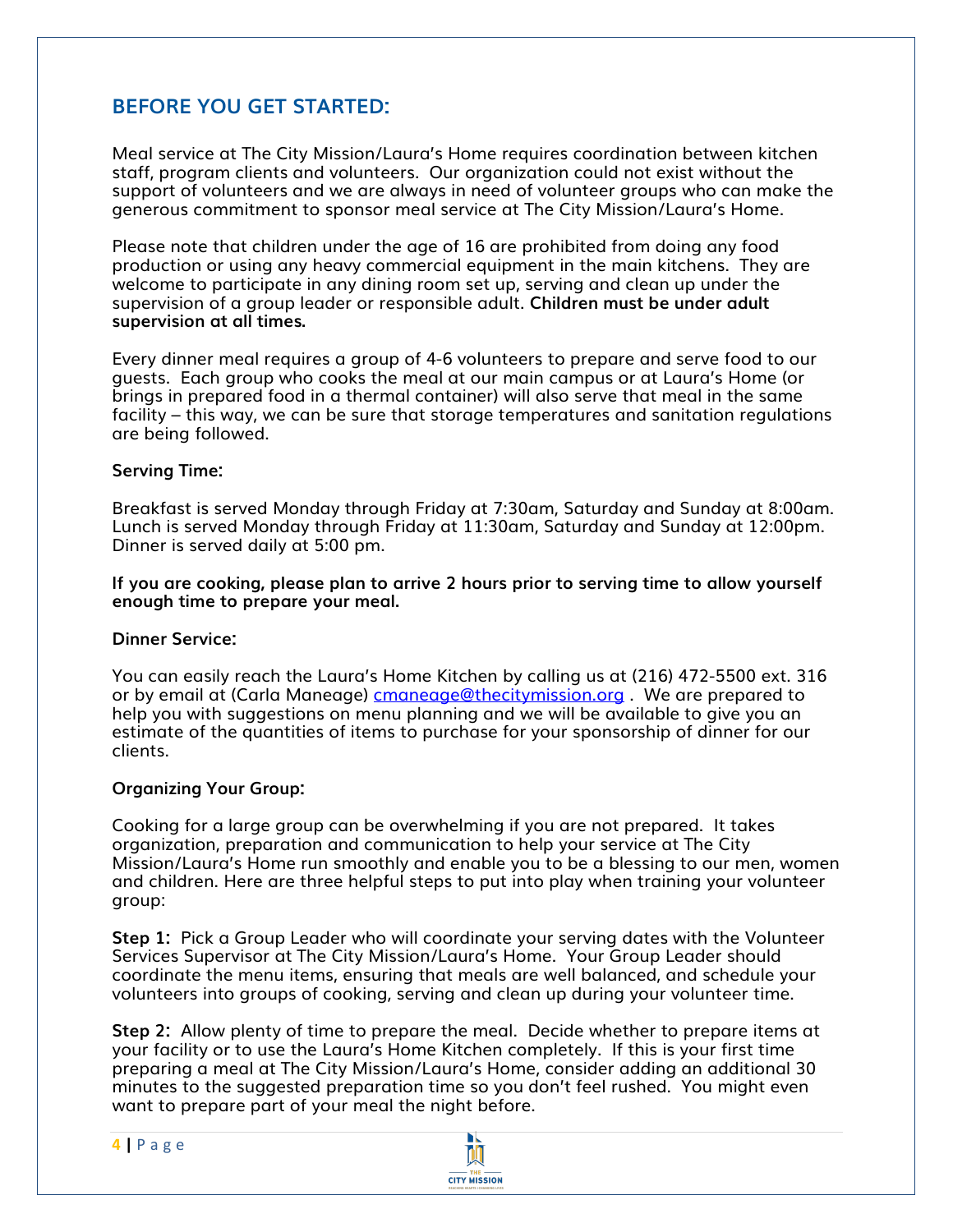**Step 3:** Remember to enjoy your service! Volunteering is a great way to act as the hands & feet of the Lord. We are very grateful for the meal and time you have decided to donate to us.

### **WHAT TO COOK:**

We ask our volunteer groups to be conscientious about dietary needs by making meals that are healthy and well balanced. The City Mission/Laura's Home will graciously accept most any food you are willing to prepare or donate for our guests. Following is a list of menu items you should consider for your first meal. You can also visit [www.ellenskitchen.com](http://www.ellenskitchen.com/) for more advice on cooking for large groups.

Typically, we use the following as a starting point for numbers of persons we serve at The City Mission/Laura's Home. Please feel free to call ahead for an estimated count the day before you are scheduled to serve at 216-472-5500 ext. 316.

| Crossroads | Laura's Home |
|------------|--------------|
| 80-100     | 80-100       |

#### **Food Measuring Chart:**

The following will serve 100 persons. Please use these guidelines to help you in your purchasing of food items. Of course, any questions you might have can be answered by the Kitchen team.

| <b>Measure</b> | Ingredient               | <b>Measure</b> | Ingredient          |
|----------------|--------------------------|----------------|---------------------|
| 2 gallons      | Applesauce               | 40 lbs.        | Ham or other Meat   |
| 3 gallons      | <b>Green Beans</b>       | 30 lbs.        | <b>Meatballs</b>    |
| 2 gallons      | <b>Baked Beans</b>       | 32 lbs.        | Hamburger           |
| 24 lbs.        | <b>Cooked Root</b>       | 35 lbs.        | <b>Pork Chops</b>   |
|                | Vegetables               |                |                     |
| 10 lbs.        | <b>Coleslaw or Salad</b> | 6 lbs.         | Cooked Macaroni     |
| $1$ lb.        | Coffee                   | 4 gallons      | Punch               |
| 2 quarts       | Salad Dressing or        | 65 lbs.        | <b>Roast Turkey</b> |
|                | Condiments               |                |                     |
| 75 lbs.        | <b>Fried Chicken</b>     | 17 3.5 oz.     | Jell-O or Pudding   |
| 30 lbs.        | <b>Fresh Carrots</b>     | 35 lbs.        | <b>Raw Potatoes</b> |

#### **Lunch Ideas:**

- Pizza, Salad and Fruit
- Hot Dog, Chips and Fruit
- Chicken Salad Sandwich, Carrot Sticks with ranch, Fruit

#### **Dinner Ideas:**

- Lasagna, Garlic Toast, Salad and Dressings, Watermelon
- Ham, Baked Potatoes, Salad, Rolls, Pudding
- Chicken, Mashed Potatoes & Gravy, Green Beans, Rolls, Pie or Cobbler

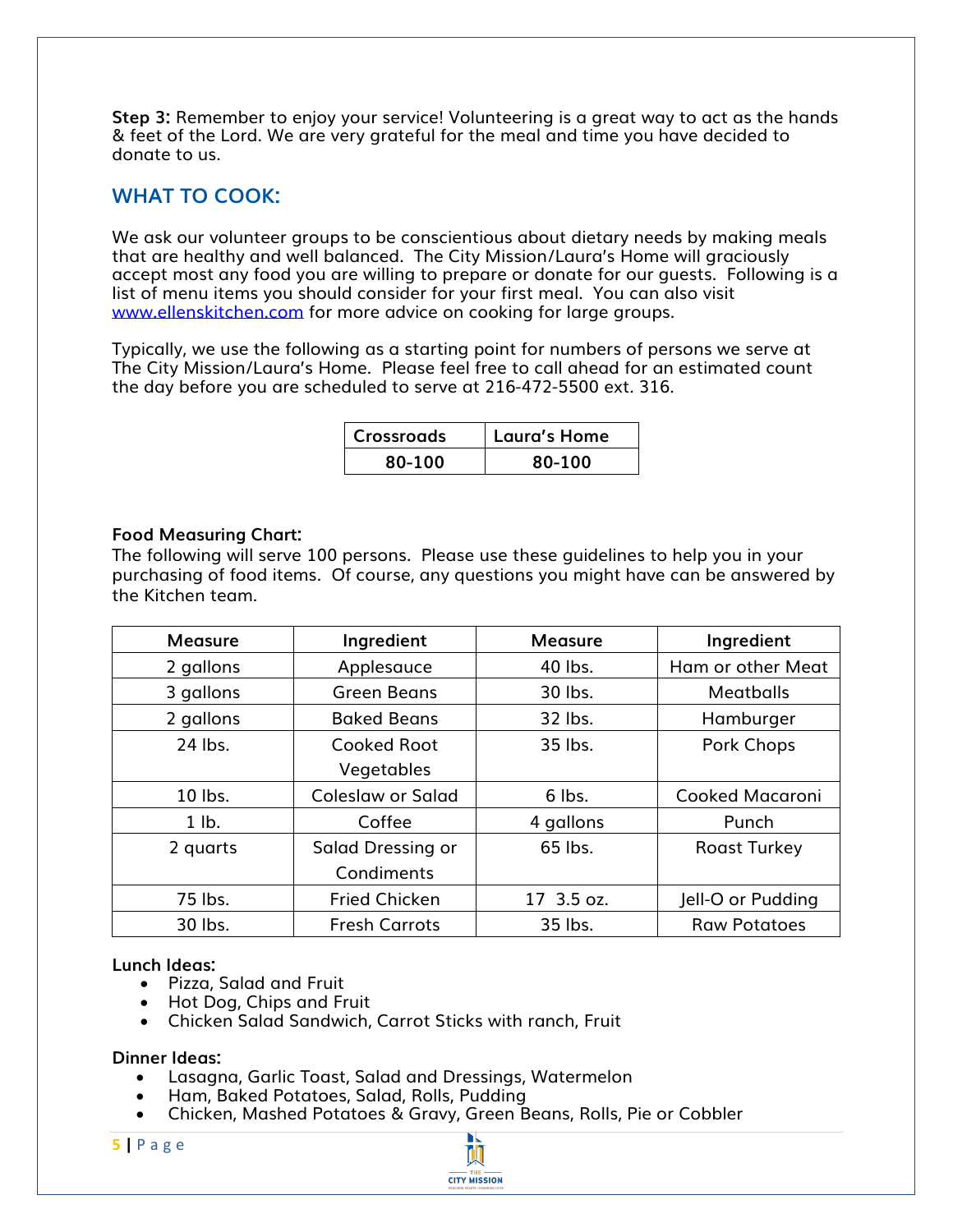- Mexican Casserole, Beans, Spanish Rice, Chips & Salsa, Salad
- Baked Turkey, Mashed Potatoes, Carrots, Rolls, Brownies
- Pot Roast, Potatoes, Corn, Salad and Dressings, Rolls, Sheet Cake
- Chicken Casserole, Green Beans, Rice Pilaf, Salad and Dressings

## **FOOD HANDLER HEALTH/HYGIENE and FOOD SAFETY**

## **Health/Hygiene in the Kitchen**

- Do not come to the kitchen if you are sick with a contagious illness such as influenza (chest cold and fever), diarrhea or vomiting in the past 72 hours.
- Come to work in the kitchen wearing clean clothes.
- Remove all watches/bracelets/wristbands before you enter the kitchen.
- A hair net, scarf, cap or hair-tie that will keep hair neatly in place and out of the food must be worn in the kitchen.
- Polished nails will require you to wear gloves at all times while working in the kitchen.
- Wear comfortable close-toed, non-skid shoes. For safety and sanitation reasons, sandals and other open-toed shoes may not be worn by kitchen workers.
- Wear comfortable slacks/jeans and shirt with sleeves. For safety and sanitation reasons, shorts and tank tops are not permitted while working in the kitchen.
- Always wash hands with soap and warm water for 20 seconds before beginning food preparation, after handling food, or changing from one task to another (e.g., cutting meat to cutting bread) and after using the bathroom.
- Cover hands with a bandage and a clean glove at all times if you have a cut or infection on your hands.

## **Food Safety in the Kitchen**

- Keep food and work areas clean.
- Prevent cross-contamination by washing, rinsing and sanitizing workstations, cutting boards, equipment and utensils.
- Cook each food to its appropriate doneness/temperature. Use a thermometer.
	- Reheated Foods must be heated to an internal temperature of 165 degrees held for 15 seconds.
	- Ground Meat (including beef, pork and other meat): 155 degrees held for 15 seconds
	- Pork, beef, yeal and lamb
		- o Steaks or Chops: 145 degrees held for 15 seconds
		- o Roasts: 145 degrees held for 4 minutes
- Cold foods must be kept below 41 degrees Fahrenheit and hot foods above 135 degrees Fahrenheit.
- Fill out a Volunteer temperature sheet to record the food temperatures and leave it with the *Food Service Team Member* or leave it in the mailbox hanging on the wall in kitchen across from the chemical room.
- Label, Date, Chill and Store food safely
- To avoid a food borne illness, food must be properly cooled before storing.
	- Cool food from 135 degrees Fahrenheit to 70 degrees Fahrenheit within 2 hours.
	- Then cool to 41 degrees Fahrenheit or lower within the next 4 hours.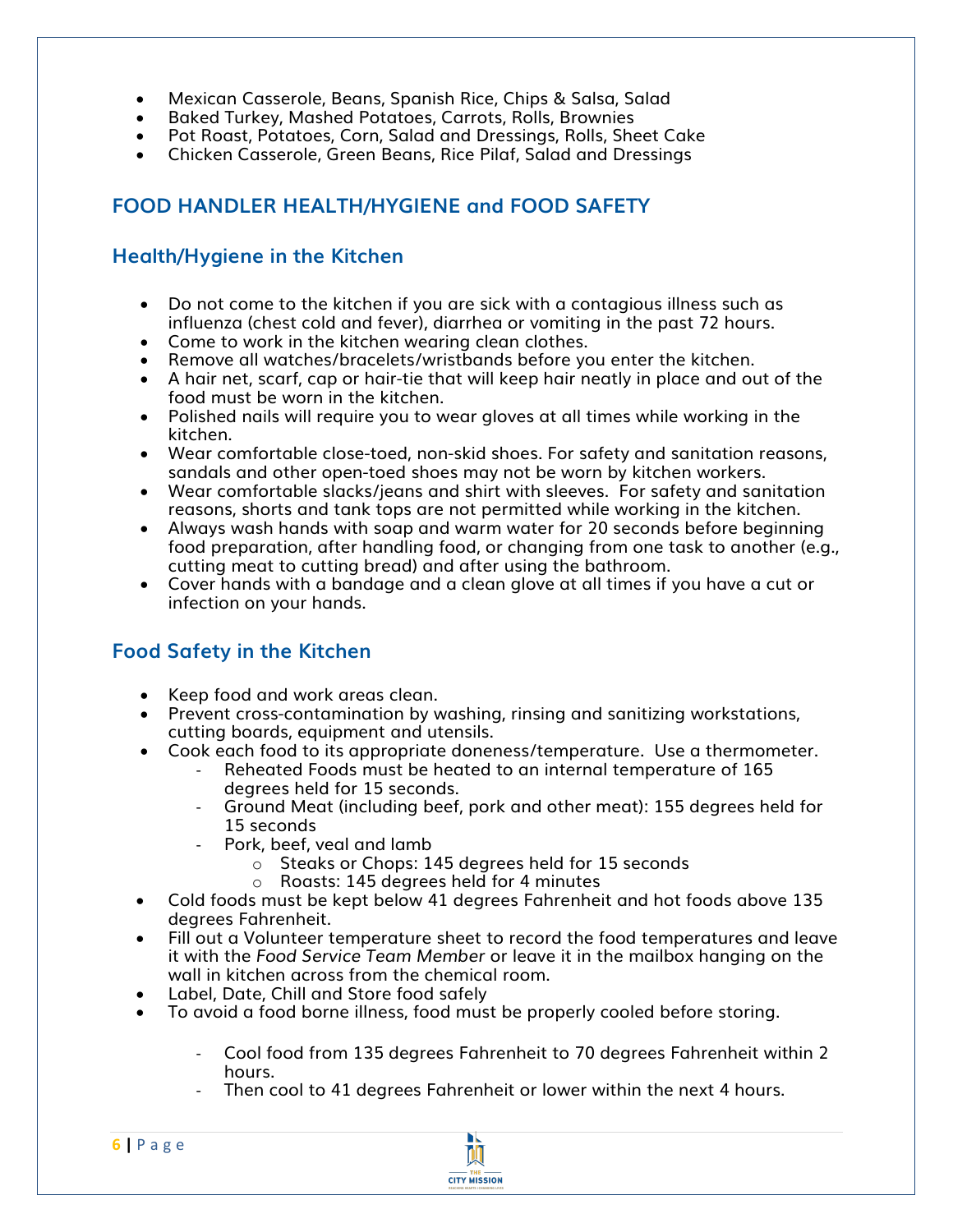- Do not use/leave scoop, pitcher or cup in the ice machine. Only use the ice scoop that is in dock on top of ice machine. Use gloves when scooping.
- Use serving spoons and tongs.
- Personal food, uncovered medicines and uncovered food and drink containers cannot be stored or used in the kitchen. Uneaten portions of food cannot be stored for guests.
- Do not serve guests second helpings on the same plate on which they received their first helping.
- No smoking inside of the facility at any time.
- Always use a cutting board when using a knife.
- Youth under the age of 18 may not use stoves, ovens, griddles and other electrical appliances.
- Guidelines for food safety are written and hanging throughout the kitchen.

## **CLEANING UP**

- All pots, pans, plates and utensils must be scraped and free of food debris before washing.
- Wash, rinse, and sanitize all pots, pans, plates, cups and utensils.
- Mop buckets and mop heads must be stored neatly in their proper place. Mop heads must be washed out after each use and mop buckets emptied and cleaned.
- Food cannot be placed in the three compartment sink in the dish room. These sinks are to be used for washing pots and pans only. Dishes are cleaned in the dish washing machine.
- Put clean items away in the labeled cabinets or drawers, or return them to their proper storage area.
- Counters are to be washed, rinsed, sanitized and left to air dry. Cloths used to sanitize surfaces are to be left in their buckets unless they are being used.
- Clean up any spills or debris on the floor.
- Please clean the coolers, pitchers and coffee dispensers.
- If a hand towel dispenser or soap dispenser is empty, or light bulbs are not working, please notify the Kitchen staff.

## **KITCHEN GUIDELINES 101**

#### **Equivalents for Measuring**

| 3 teaspoons       | equals | 1 Tablespoon         |
|-------------------|--------|----------------------|
| 4 tablespoons     | equals | $\frac{1}{4}$ cup    |
| 5 1/3 tablespoons | equals | $1/3$ cup            |
| 16 tablespoons    | equals | 1 cup                |
| 2 cups            | equals | 1 pint               |
| 4 cups            | equals | 1 quart              |
| 2 quarts          | equals | $\frac{1}{2}$ gallon |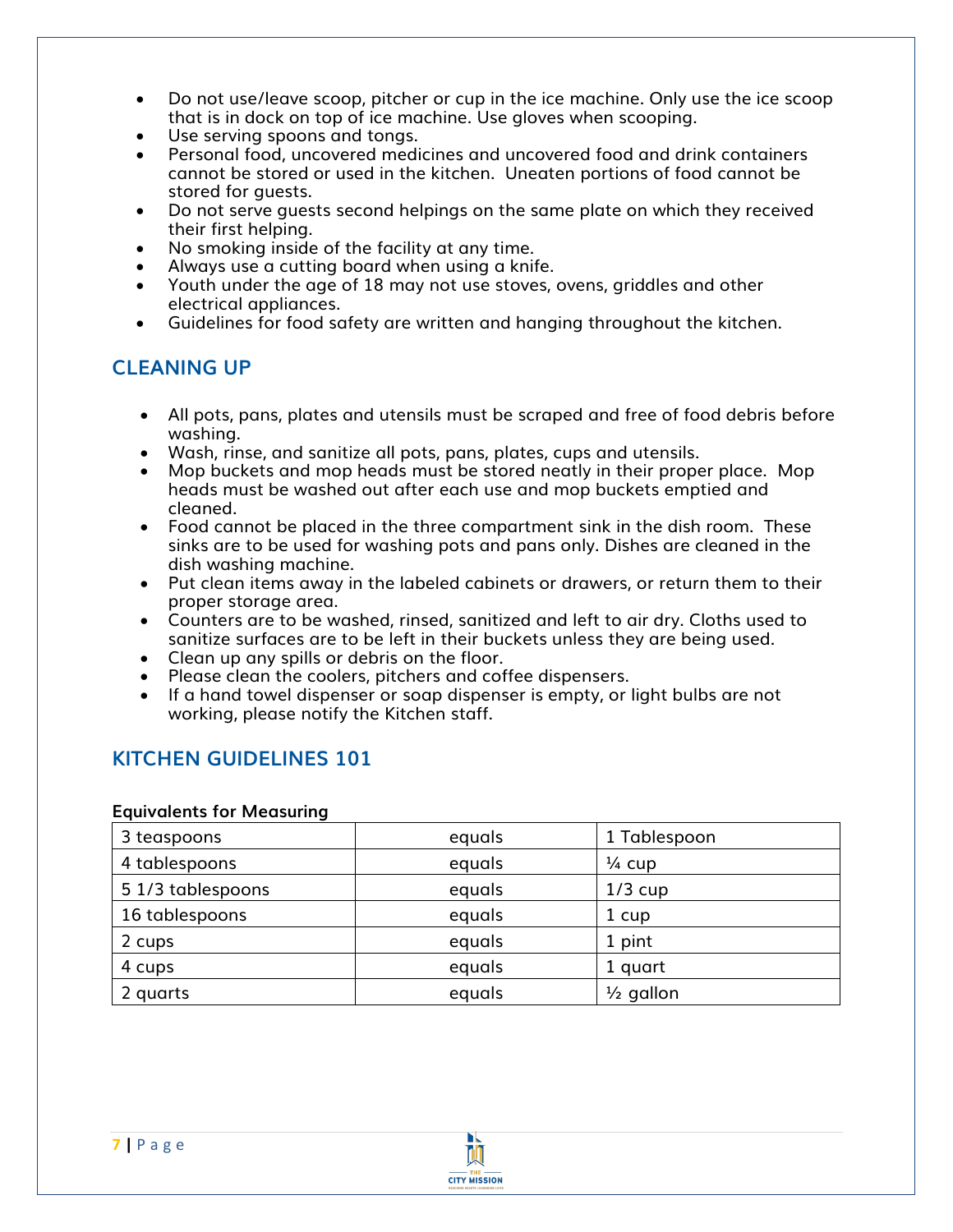## **EQUIPMENT USAGE**

#### **Food Warmer**

- 1. Food warmer should be turned on prior to using, set temperature at 180 degrees.
- 2. Temperature should be 160 degrees before placing food inside the warmer.
- 3. Do not use warmer to heat food.
- 4. All items placed in warmer should be hot and covered.
- 5. Wipe all spills as they occur.
- 6. Turn off once all food has been served.

#### **Steam Table**

- 1. Pull handle located at right bottom toward you to lock.
- 2. Fill wells with a quarter of an inch of water.
- 3. Turn knobs slightly to the right until you see the red light turn on.
- 4. When finished using, turn knobs slightly to the left until the red light turns off.

#### **Tilt Skillet**

- 1. Turn Power on. Power button is on the left.
- 2. Turn dial to 350 degrees or desired temperature.
- 3. Open tilt skillet lid. Spray bottom of tilt skillet with pan spray to avoid food from sticking.
- 4. Place a bucket or large pan under the middle drain on tilt skillet. Drain grease by turning the crank on your right.
- 5. When finished using, turn the power button and temperature dial to off.
- 6. Clean tilt skillet by using soapy water and white long handled brush then drain. Rinse with clean water.

#### **Stove**

- 1. Make sure the overhead hood exhaust fan and supply switch are turned on.
- 2. Ensure pilots are lit prior to turning on the gas, *if they are not; contact a Kitchen Staff member immediately.*
- 3. Operate at medium heat or as required by product.
- 4. Do not leave pots on stove unattended.
- 5. Wipe all spills as they occur.
- 6. Turn gas valves to the off position once cooking is complete.

### **Oven**

- 1. Turn power on.
- 2. Make sure oven doors are closed.
- 3. Turn knob to proper temperature.
- 4. When finished cooking turn all switches to the off position. Remove all items from compartments. Wipe out ALL spills once oven is cool.

*If you experience that an appliance is not working properly please contact a kitchen staff member immediately.*